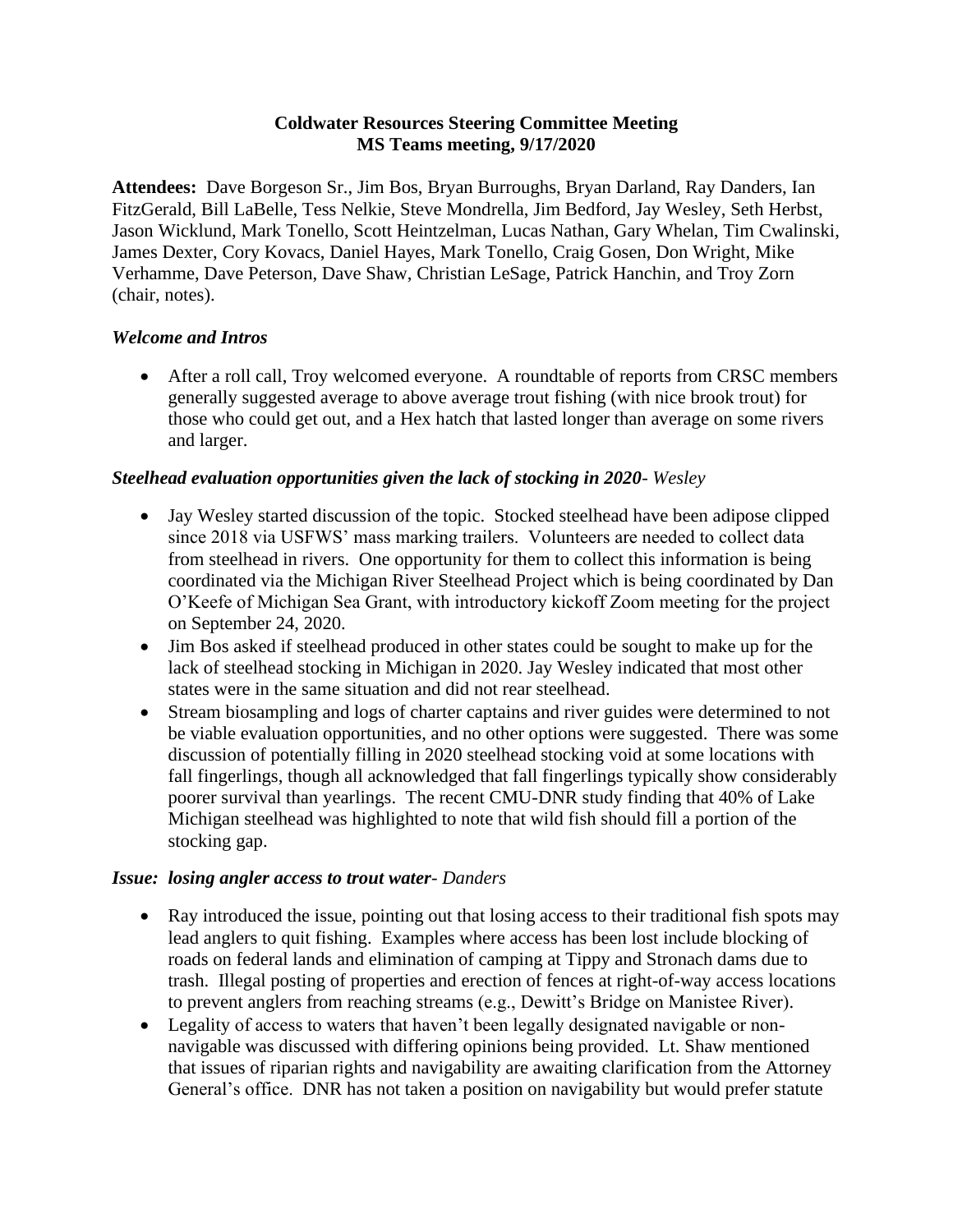over legal opinion. LED worked with landowner to address illegal fencing issue on Hersey River. Lt. Shaw also noted that prosecutors utilize navigability in trespass cases but each County prosecutor handles things a bit differently.

- Hanchin noted that recent legislation allows ATV use on State forest roads unless they are posted as closed (used to be closed unless posted as open). Fisheries Division comments on which roads to open/close so need input from anglers.
- Cwalinski noted that riparian access issues on state-owned land should be brought to the attention of the local DNR fisheries biologist. DNR is reviewing them and fighting for angler access. Sometimes walk-in access is established on newly acquired parcels.
- Dexter mentioned that access issues are a problem for many anglers (and hunters); USFS is not interested in discussing re-opening access roads for anglers; and that the Office of the Attorney General currently says that waters should be assumed "non-navigable until determined navigable", so anglers would have to push the issue on individual waters. Borgeson and Mondrella noted that such an opinion on navigability was opposite of public trust doctrine and waters should be considered navigable unless determined to be non-navigable.
- Labelle mentioned that platted roads on USFS land are still roads and that USFS could not legally block them. Bill also provided the name of Jim Olson, a water rights attorney in Traverse City as a resource on water access issues.

## *Update on New Zealand mudsnail (NZM) and BMP's for preventing its establishment- Zorn*

- MDNR Fisheries Biologist Lucas Nathan presented an overview of collaborative efforts on this topic, with assistance from Seth Herbst and Daniel Hayes. Some highlights follow:
	- o Background: NZMs were introduced primarily via commercial shipping and angling pathways. NZMs can spread via asexual reproduction. They can achieve very high densities, having the potential to outcompete invertebrates. There are currently no effective options for eradicating them.
	- o Michigan timeline and early responses: They showed up in Michigan in the 1990's likely via shipping, by 2015 were in Michigan trout streams being documented in the Au Sable, Manistee, Boardman, and Pere Marquette rivers, likely transported by trout anglers fishing western US rivers. Methods to detect them in Michigan include visual surveys which have an 80% detection probability, which is comparable to eDNA techniques. Surveillance work for NZMs is ongoing via Fisheries Division's Status and Trends surveys and efforts by EGLE (e.g., Quality of Life agency's "Clean, drain, dry" policy).
	- o Ongoing work is focused in improving outreach effectiveness. Signage has been used to raise awareness and wader wash stations have been installed at key locations, but follow-up surveys indicated that increased awareness by anglers did not lead to any change in behavior to limit the spread of NZMs. Current projects by MSU and Oakland University are focusing on:
		- NZM decontamination method evalutions
		- **Effectiveness of NZM outreach efforts**
		- NZM perceptions via a survey of others working on NZM issues around the U.S. to learn about the effectiveness of strategies they are using.